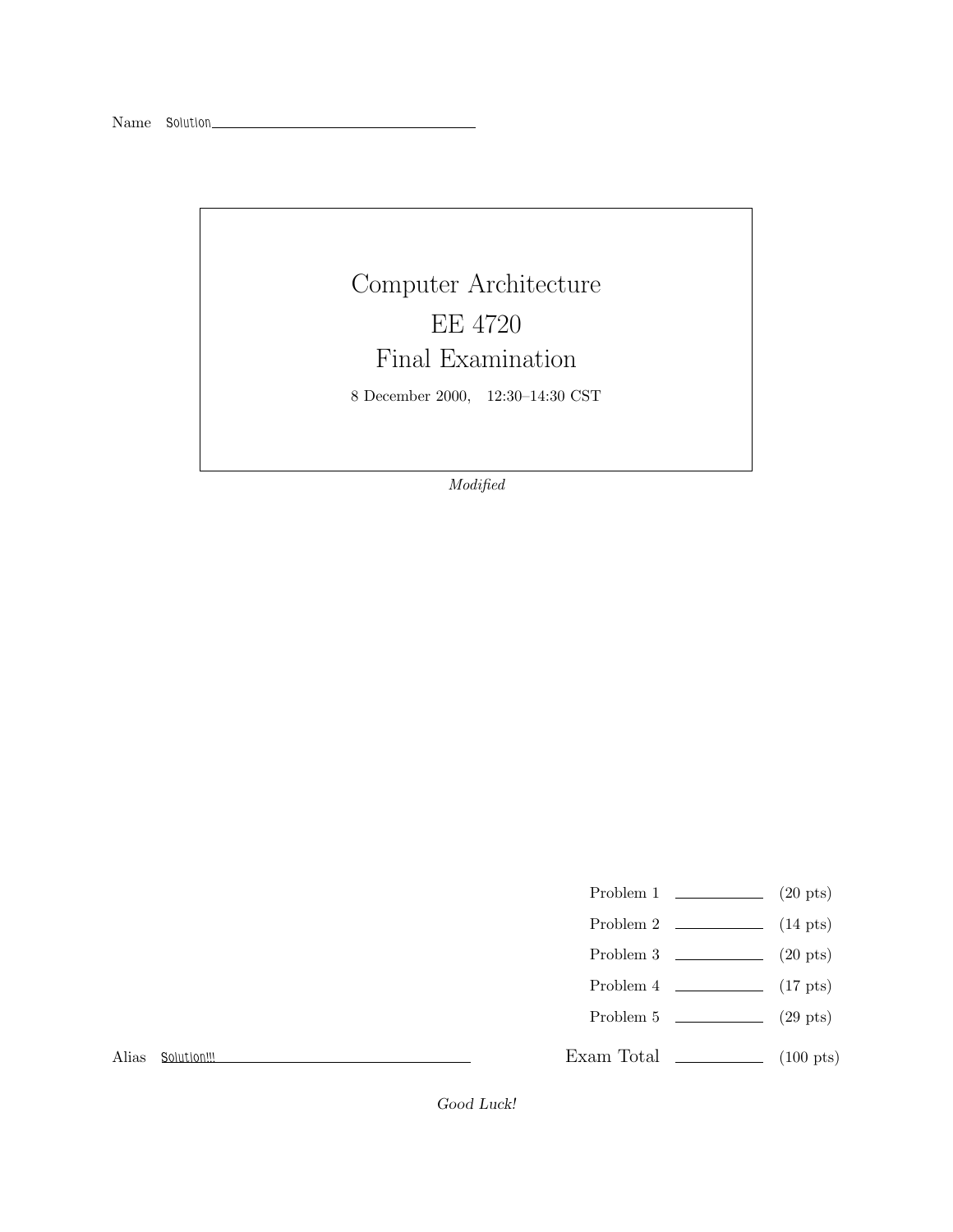Problem 1: New DLX instruction jalr.safe is like a jalr instruction except that it automatically returns after a certain number of instructions in the called routine have been executed. Suppose r1 contains 0x1000 and r2 contains 23 when jalr.safe r1, r2 is executed. Execution would jump to address 0x1000 and PC+4 would be saved in r31. Nothing special happens if a jr r31 (a return) is executed within 23 instructions. If after 23 instructions a return is not executed control will automatically return to the instruction following jalr.safe. When jalr.safe is used the called procedure cannot call another procedure.

*Note: The* jalr.safe *instruction might be used in time-critical systems to prevent a procedure from taking too long (though it would probably be better to base the automatic return on time rather than an instruction count). A procedure called using* jalr.safe *might compute a rough estimate of a return value first, then start working on an accurate return value. If it returned automatically the rough value would be used.*

*The instruction would be "safe" if used properly but if used improperly would be very dangerous. Any procedure called with* jalr.safe *must be written so that it could return any time. Otherwise, data structures might be left half-updated, code accessing them later might execute incorrectly.*

*Real systems using* watchdog timers *rather than instructions like* jalr.safe*. A calling procedure would set a timer (sort of like an alarm clock) to expire after the called procedure was supposed to return. If the called procedure return on time the timer is cancelled. Otherwise the timer expires and a timer-expiration interrupt handler is called. That handler might terminate the overdue procedure.*

(*a*)

©(5 pts) Show how jalr.safe might best be coded.

*A good coding is one that is similar to the coding of existing instructions. Since* jalr.safe *is similar to* jalr *it would be best to use the same instruction type as* jalr*, if possible. The* jalr *instruction uses one source register,* jalr.safe *uses two. This can be accommodated in the type I coding used by* jalr *by using the* rd *field as the second source.*

(*b*) Modify the pipeline on the next page so that it executes the jalr.safe instruction.

- The output of the Live  $\vert$  box is 1 if the corresponding stage contains a non-squashed instruction that will advance to the next stage in the next cycle. (The instruction is neither squashed nor stalled.)
- $=$ Ret can be used for detecting return instructions,  $=$ jalr.safe for jalr.safe instructions, etc. *Continued on next page.*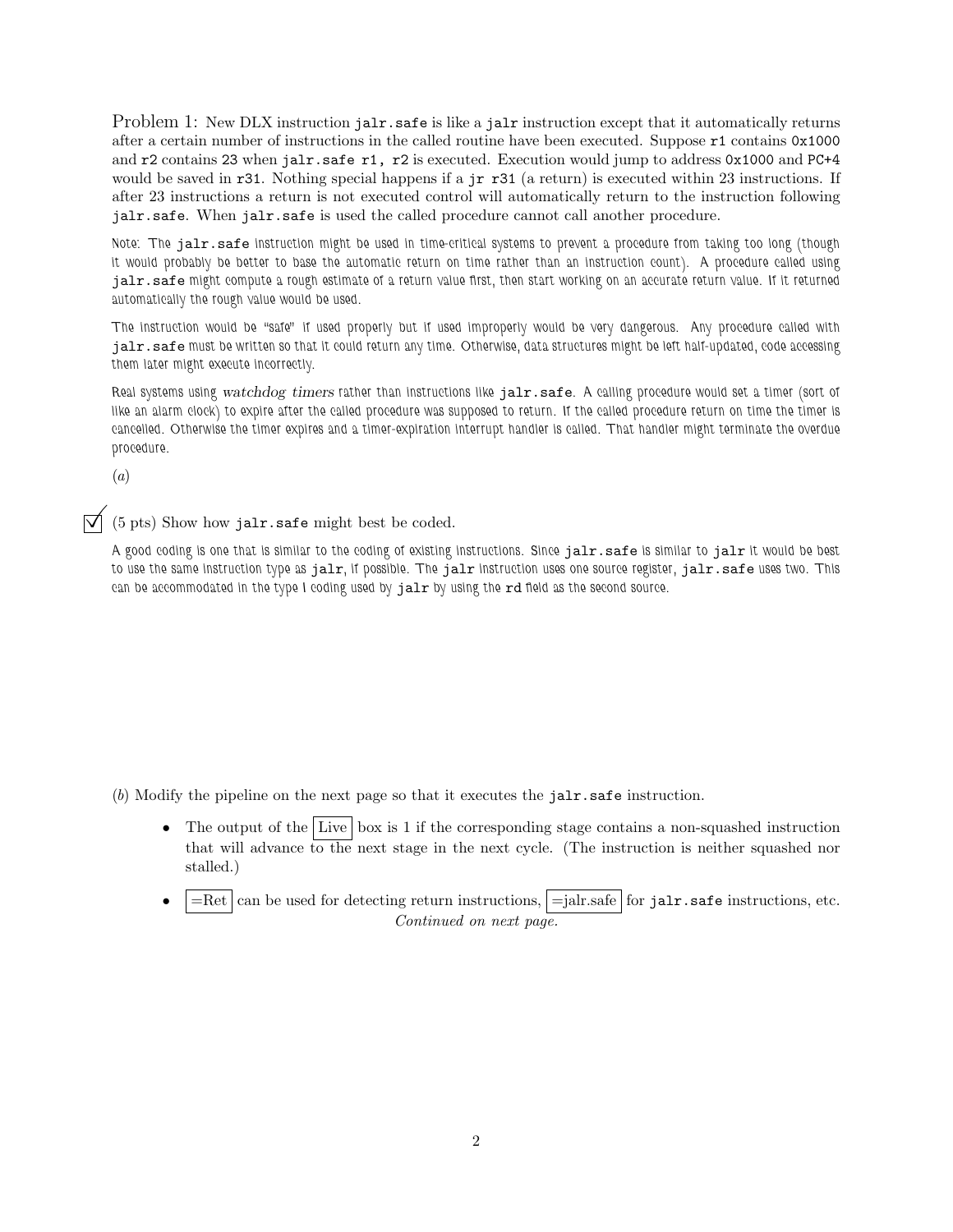Problem 1, continued:

- $\overline{y}$  (7 pts) Show the hardware needed to properly save the automatic return address and count. (For the automatic return address do not use the contents of r31, instead add a register for this address.)
- $\vec{\triangledown}$  (2 pts) Base the return on the number of instructions that will complete, squashed instructions should not be counted.
- $\overrightarrow{\mathsf{q}}$  (2 pts) Make sure jalr. safe can be squashed before it sets a return address.
- $\vec{\nabla}$  (2 pts) Generate a signal named Auto Return, it shall be true when there is to be an automatic return and false other times.
- $\overrightarrow{\mathsf{Q}}$  (2 pts) Explain what the controller must do when Auto Return is asserted.
	- *The modifications appear in red below. When* Auto Return *is asserted instructions in IF, ID, and EX are squashed and new input to the* PC *mux is selected.*
	- *Since the added hardware is in the MEM stage* jarl.safe *can be squashed. (If it were in the ID stage, for example, it might set a return address before being squashed in the EX stage by an instruction in the MEM stage.)*

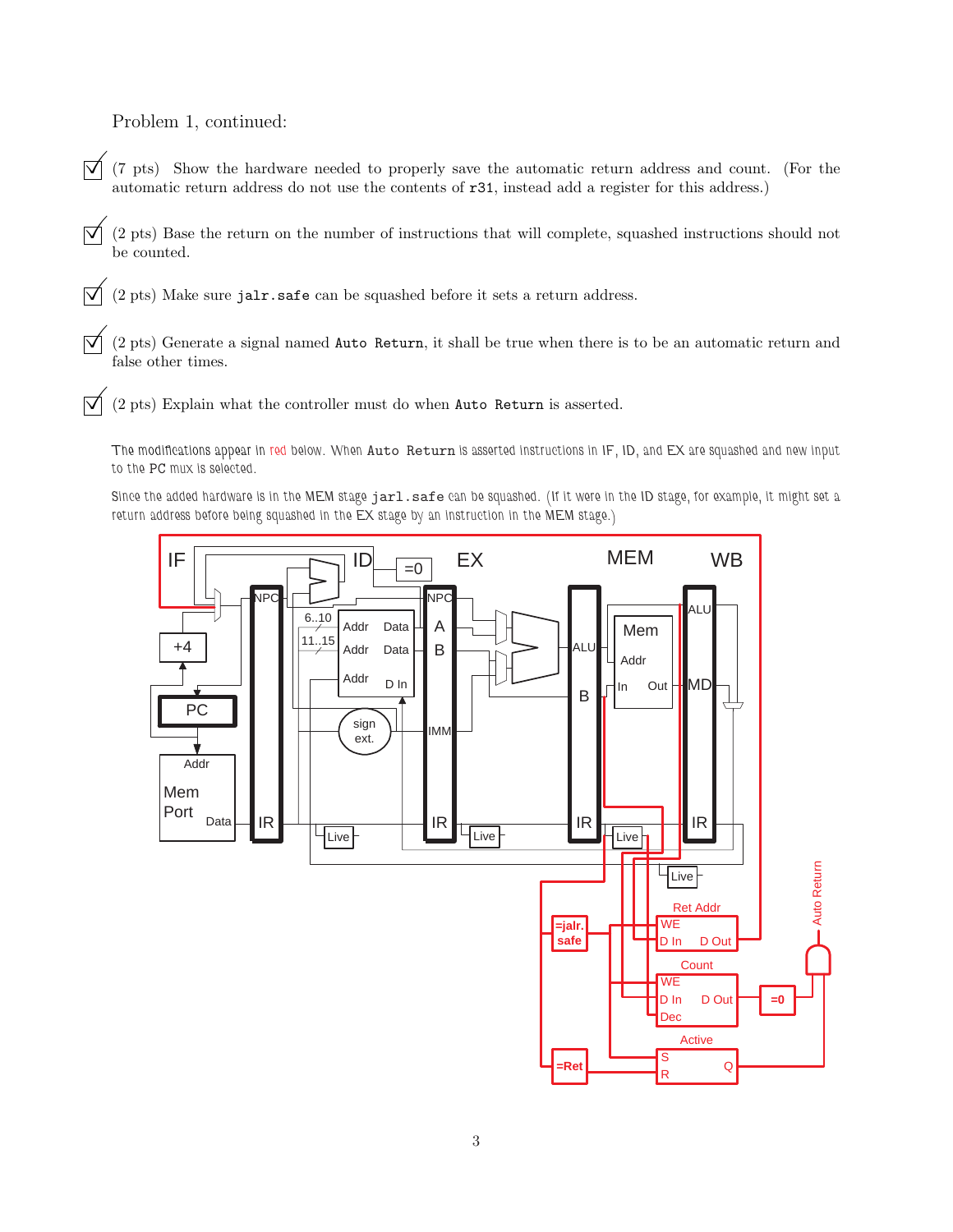Problem 2: The programs below run on statically and dynamically scheduled systems. All systems are single issue (not superscalar), have perfect branch prediction, have an unlimited number of functional units, and use non-blocking caches. The programs run for a large number of iterations, and the first lw in **every** iteration will miss the cache. On a cache miss data arrives 10 cycles after MEM or L2 is entered. The line size is 1024 characters.

| ! Program 1      |  |                    | ! Program 2   |  |                  |
|------------------|--|--------------------|---------------|--|------------------|
| LOOP:            |  |                    | LOOP:         |  |                  |
| $1w$ r1, $0(r2)$ |  |                    |               |  | $1w$ r1, $0(r2)$ |
|                  |  | addi r2, r2, #1024 |               |  | $1w$ r2, $4(r2)$ |
|                  |  | add r3, r3, r1     |               |  | add r3, r3, r1   |
| bneq r1, LOOP    |  |                    | bneq r1, LOOP |  |                  |

(*a*) Suppose the programs were are run on a statically scheduled machine and loop unrolling was being considered. *Note: The following important point was not included in the 2000 final exam.* The statically scheduled machine treats load misses like floating-point operations: it allows them to complete out of order if there are no name or data dependencies with following instructions.

 $\overrightarrow{\mathcal{A}}$  (1 pts) For a statically scheduled system applying loop unrolling to Program 1 would improve performance: (*a*)  $\overline{\bigcup}$  by a large amount; (*b*)  $\overline{\bigcup}$  by a small amount; (*c*)  $\overline{\bigcup}$  not at all; (*d*)  $\overline{\bigcup}$  none of the above.

 $\overrightarrow{\mathcal{A}}$  (1 pts) For a statically scheduled system applying loop unrolling to Program 2 would improve performance: (*a*)  $\Box$  by a large amount; (*b*)  $\Box$  by a small amount; (*c*)  $\Box$  not at all; (*d*)  $\Box$  I do not wish to reveal my intent.

©(5 pts) Explain the two answers above. In particular explain, if appropriate, why loop unrolling is more effective on one program than the other.

*Program 1 can easily be unrolled. Without loop unrolling the processor would have to suffer one miss at a time, so the execution time is at least the number of iterations times the miss delay. In the unrolled loop there can be several misses being serviced in parallel (since the cache is nonblocking), so the execution time is roughly the number of iterations in the unrolled loop times the miss delay. The number of iterations in the unrolled loop is the number of iterations in the original loop divided by the degree of unrolling, so the execution time is a lot lower.*

*In program 2 the data to fetch on one iteration depends on the data fetched in the previous iteration so it cannot be unrolled.*

(*b*) Suppose the programs were to be run as is (not unrolled).

 $\overrightarrow{\mathcal{A}}$  (1 pts) Compared to a statically scheduled machine, a dynamically scheduled machine would run Program 1: (*a*)  $\overline{\mathcal{A}}$  much faster; (*b*)  $\Box$  slightly faster; (*c*)  $\Box$  about the same speed; (*d*)  $\Box$  dimple.

 $\overrightarrow{\mathcal{A}}$  (1 pts) Compared to a statically scheduled machine, a dynamically scheduled machine would run Program 2: (*a*)  $\Box$  much faster; (*b*)  $\Box$  slightly faster; (*c*)  $\Box$  about the same speed; (*d*)  $\Box$  I assume that if my answer below is correct points will not be deducted for this choice.

©(5 pts) Explain the two answers above. In particular explain, if appropriate, why the dynamically scheduled machine is more effective on one program than the other.

*With dynamic scheduling several loads in program 1 can be active at once, and so execution time will be greatly reduced.*

*There is little dynamic scheduling can do for program 2 for the same reason it could not be unrolled.*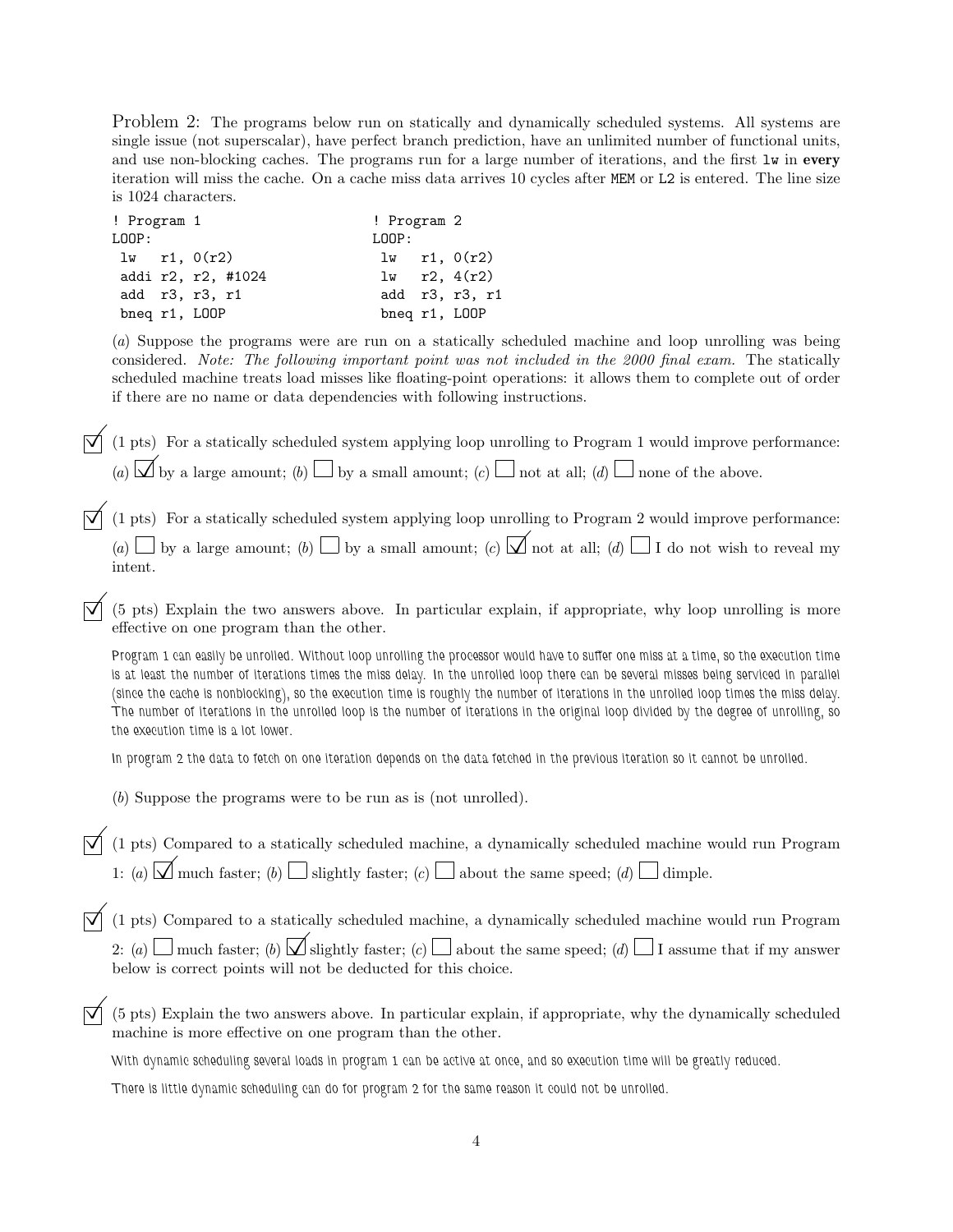Problem 3: The code below executes on a dynamically scheduled system with branch prediction but without branch target prediction. The branch is predicted taken but it ultimately is not taken. The processor is single-issue (not superscalar) but, conveniently, has an unlimited number of functional units and can handle any number of write-backs per cycle. At most one instruction per cycle can be committed.

(*a*) The code below executes on such a machine in which the register map is **not** backed up when branches are decoded. Registers are intentionally omitted from the last three instructions, assume those instructions are not data-dependent on the loads.

 $\overrightarrow{\mathcal{A}}$  (6 pts) Complete the pipeline execution diagram for this system until all instructions complete.

 $\overrightarrow{\mathsf{Q}}$  (2 pts) Show instruction commitment and squashing.

• Don't forget to check for dependencies!

! Solution:

! Branch predicted taken, but branch is NOT taken.

! Cycle 0 1 2 3 4 5 6 7 8 9 10 11 12 13 14 15 16 lw r3, 0(r4) IF ID L1 L2 RS RS RS RS RS L2 WC lw r1, 0(r2) IF ID L1 L2 RS L2 WB C bneq r1, TARGET IF ID RS B WB C xor r5, r6, r7 IFx IF ID EX WC sgt r8, r9, r10 IF ID EX WC ... TARGET: add r11, r12, r13 IF ID EX WB x sub r14, r15, r16 IF ID EX WB x and r17, r18, r19 IF ID EX WB x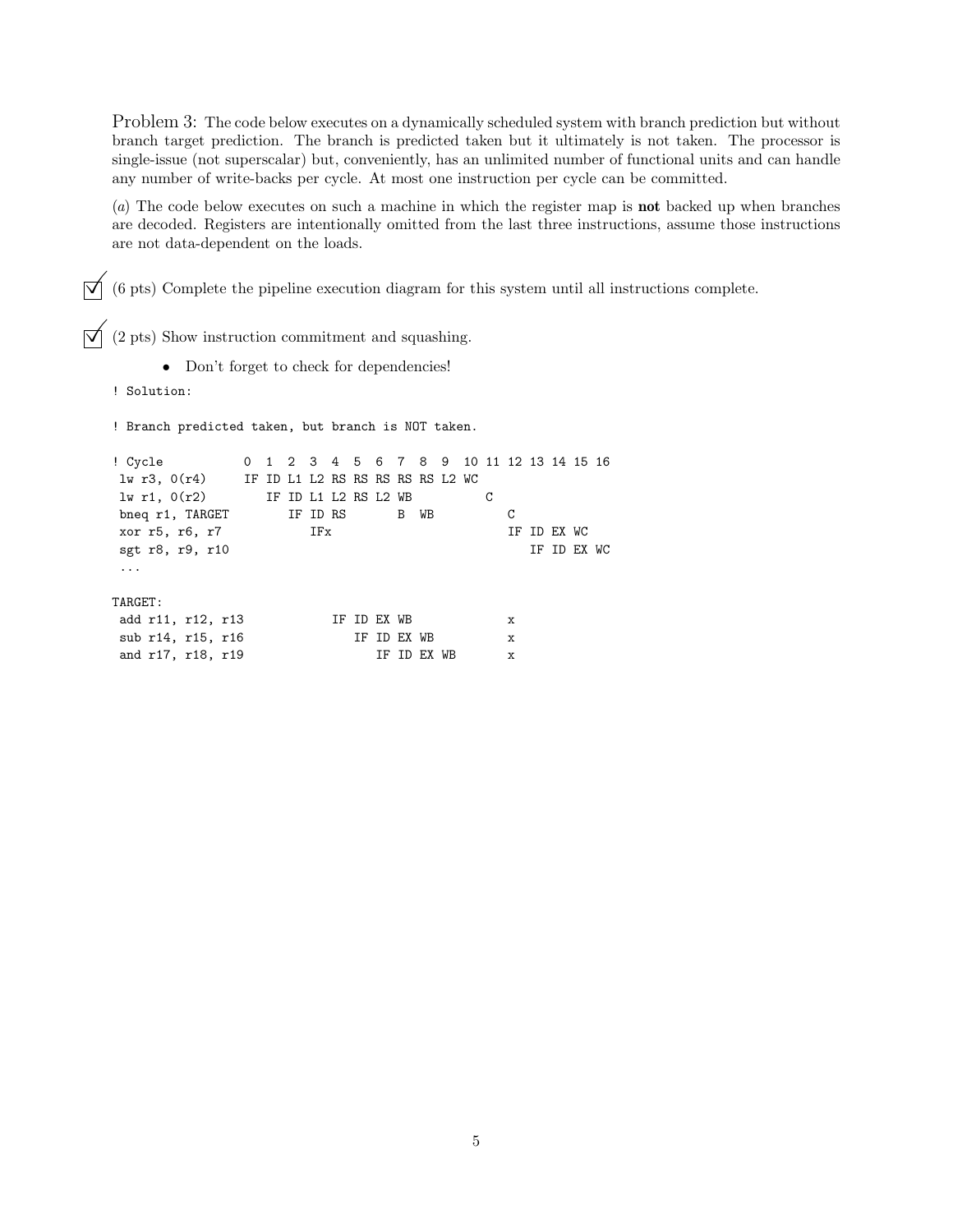Problem 3, continued: (b) The code below executes on a version of the machine in which the register map is backed up (checkpointed) when branches are decoded.

 $\boxed{\bigvee}$  (6 pts) Complete the pipeline execution diagram for this system until all instructions complete.<br>• Show instruction commitment and squashing.

• Show instruction commitment and squashing.

```
! Solution:
```
! Branch predicted taken, but branch is NOT taken.

| ! Cycle                                            |  |  |  |             |              |               |   |               | 0 1 2 3 4 5 6 7 8 9 10 11 12 13 14 15 16 |  |  |
|----------------------------------------------------|--|--|--|-------------|--------------|---------------|---|---------------|------------------------------------------|--|--|
| $1w r3$ , $0(r4)$ IF ID L1 L2 RS RS RS RS RS L2 WC |  |  |  |             |              |               |   |               |                                          |  |  |
| $1w$ r1, $0(r2)$ IF ID L1 L2 RS L2 WB              |  |  |  |             |              |               | C |               |                                          |  |  |
| bneq r1, TARGET IF ID RS B WB                      |  |  |  |             |              |               |   | C             |                                          |  |  |
| xor r5, r6, r7 IFx                                 |  |  |  |             |              | IF ID EX WB C |   |               |                                          |  |  |
| sgt r8, r9, r10                                    |  |  |  |             |              |               |   | IF ID EX WB C |                                          |  |  |
|                                                    |  |  |  |             |              |               |   |               |                                          |  |  |
|                                                    |  |  |  |             |              |               |   |               |                                          |  |  |
| TARGET:                                            |  |  |  |             |              |               |   |               |                                          |  |  |
| add r24, r25, r26                                  |  |  |  | IF ID EX WB |              |               |   |               |                                          |  |  |
| sub r21, r22, r23                                  |  |  |  |             | IF ID EX WBx |               |   |               |                                          |  |  |
| and r9, r20, r30                                   |  |  |  |             | IF ID EXx    |               |   |               |                                          |  |  |
|                                                    |  |  |  |             |              |               |   |               |                                          |  |  |

(*c*) Suppose the processor from the previous part has the following defect: it does not back up or restore the register map, but it executes instructions as though it did. Suppose execution up until the code fragment above is okay.

©(6 pts) Add registers to the last three instructions in the previous part so that the xor instruction executes correctly but the sgt (set greater than) executes incorrectly.

*The registers have been added. For* sgt *to execute incorrectly the register map entry for one of its source registers must be incorrect. For that to happen an instruction past TARGET with destination*  $r9$  or  $r10$  must be decoded. (It does not have to go any farther *than ID, since the new register specified in the register map for* r9 *or* r10 *will have the wrong value whether or not the instruction completes write back.)*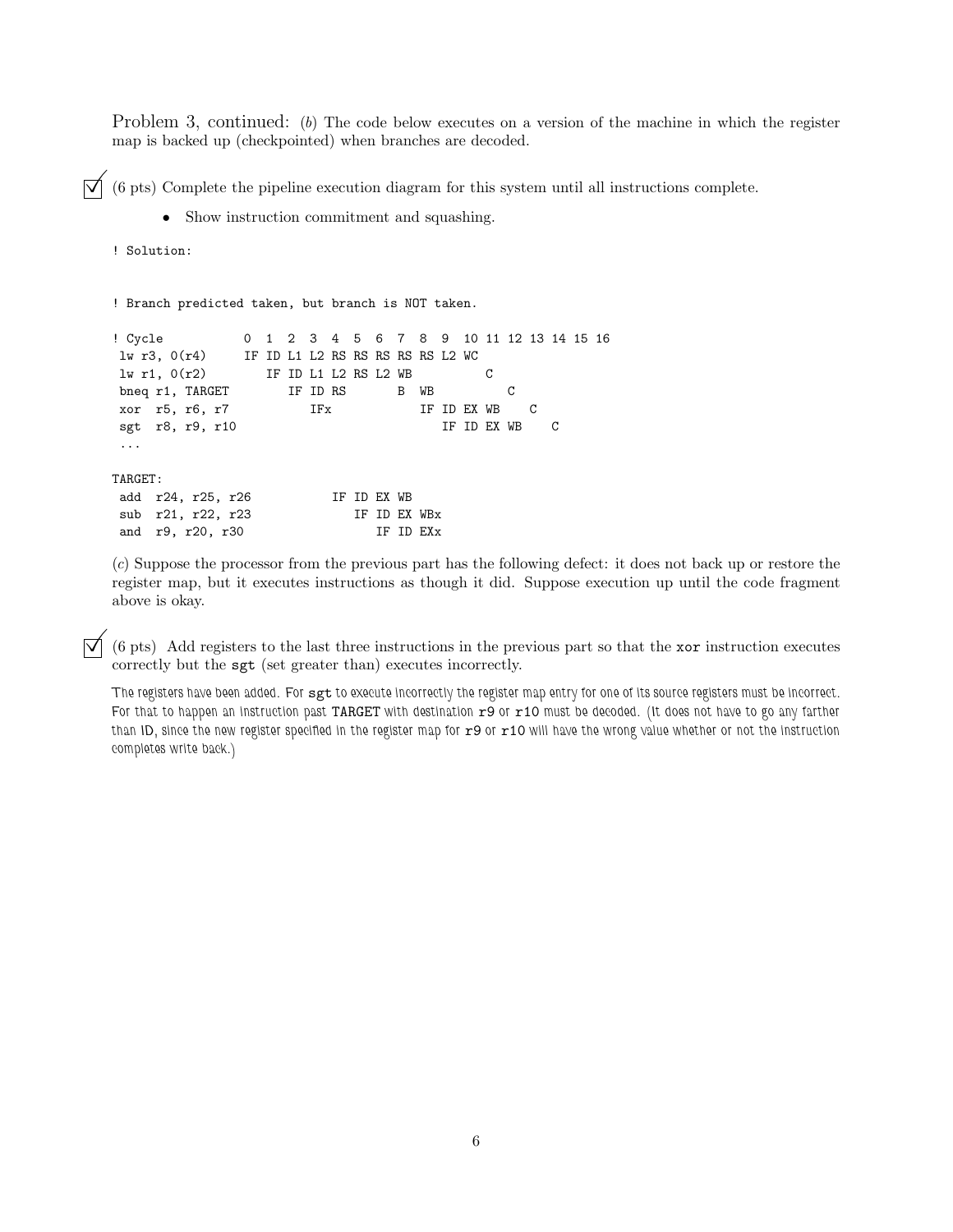Problem 4: A system has a 1-megabyte ( $2^{20}$  byte) two-way set-associative cache with 256-character blocks and a 50-bit address space addressing **16**-bit characters.

CPU Addr Data Data Addr Out Tag Addr Tag Valid Data Addr Tag Addr Tag Valid Hit Out Out Out 64 *50* 17:8 **| <sub>Tog</sub> | 49:18 | / | | 17:8 | <sub>Tog</sub> | 49:18** 17:2 *Out Out* **17:2** *(79:2* 

 $\overrightarrow{\mathcal{A}}$  (7 pts) Fill in the rounded boxes in the diagram below so that it describes this cache.

 $\overrightarrow{\mathcal{A}}$  (5 pts) Show the smallest set of addresses that cannot all be in this cache at the same time.

*Because the associativity is 2 the smallest set of addresses would have three elements. They would have the same index and different tags. For example,* {0x543210, 0x643210, 0x743210}*.*

 $\overrightarrow{\mathcal{A}}$  (5 pts) What would be the associativity of a fully associative cache with the same capacity and block size as this one?

*The associativity of a fully associative cache is equal to the number of blocks in the cache. The cache in part (a) has* 2<sup>11</sup> *blocks, so a fully associative cache with the same capacity and block size would have an associativity of* 2<sup>11</sup>*.*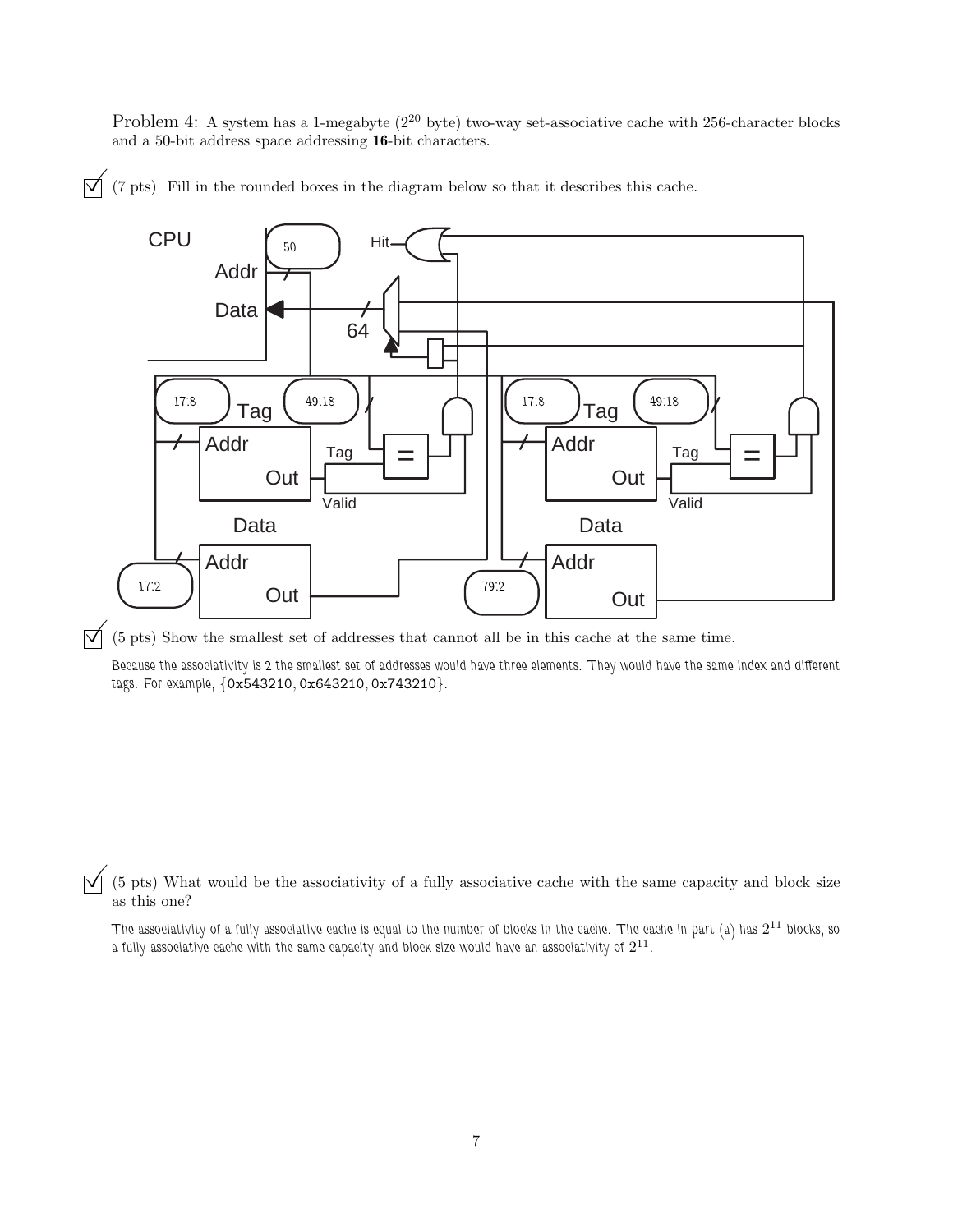Problem 5: Answer each question below.

(*a*) The DLX program below runs on a system using a one-level branch predictor with a  $2^{16}$ -entry BHT, each BHT entry is a two-bit saturating counter. The loop iterates many times.

Please do not confuse andi with addi.

```
LOOP:
addi r1, r1, #1
andi r2, r1, #1
bneq r2, SKIP
nop
nop
nop
nop
SKIP:
sub r3, r1, r4
bneq r3, LOOP
```
 $\overrightarrow{v}$  (4 pts) What are the best-case and worst-case prediction accuracies for the first branch. Briefly explain.

*The worst case occurs when the counter is 2 when a not-taken branch is being predicted. The prediction will always be wrong. (Worst case accuracy of 0%.) Otherwise the prediction accuracy will be 50%.*

 $\vec{\triangledown}$  (3 pts) What is the smallest BHT size for which there will not be a collision between the two branches?

*The two branches are six (*1102*) instructions away from each other, and so their addresses will be the same at bit position 2 and different at bit position 3. Bit position 2 is the LSB of the BHT address. If the BHT had two entries the two branches would share an element, if it had four or more, they would be in different entries.*

(*b*) Consider a dynamically scheduled four-way superscalar processor with a common data bus (CDB) that can handle two write-backs per cycle.

 $\vec{\triangledown}$  (3 pts) Compare its speed to that of an ordinary dynamically scheduled two-way superscalar processor. Justify your answer.

*Ordinary* n*-way superscalar processors can write back* n *instructions per cycle.*

*The four-way will be able to fetch and decode faster than the two-way. Since write back is not always a bottleneck, it will be faster.*

 $\vec{\triangledown}$  (3 pts) Compare its speed to that of an ordinary dynamically scheduled four-way superscalar processor. Justify your answer.

*Since it can't do as many write backs it will be slower.*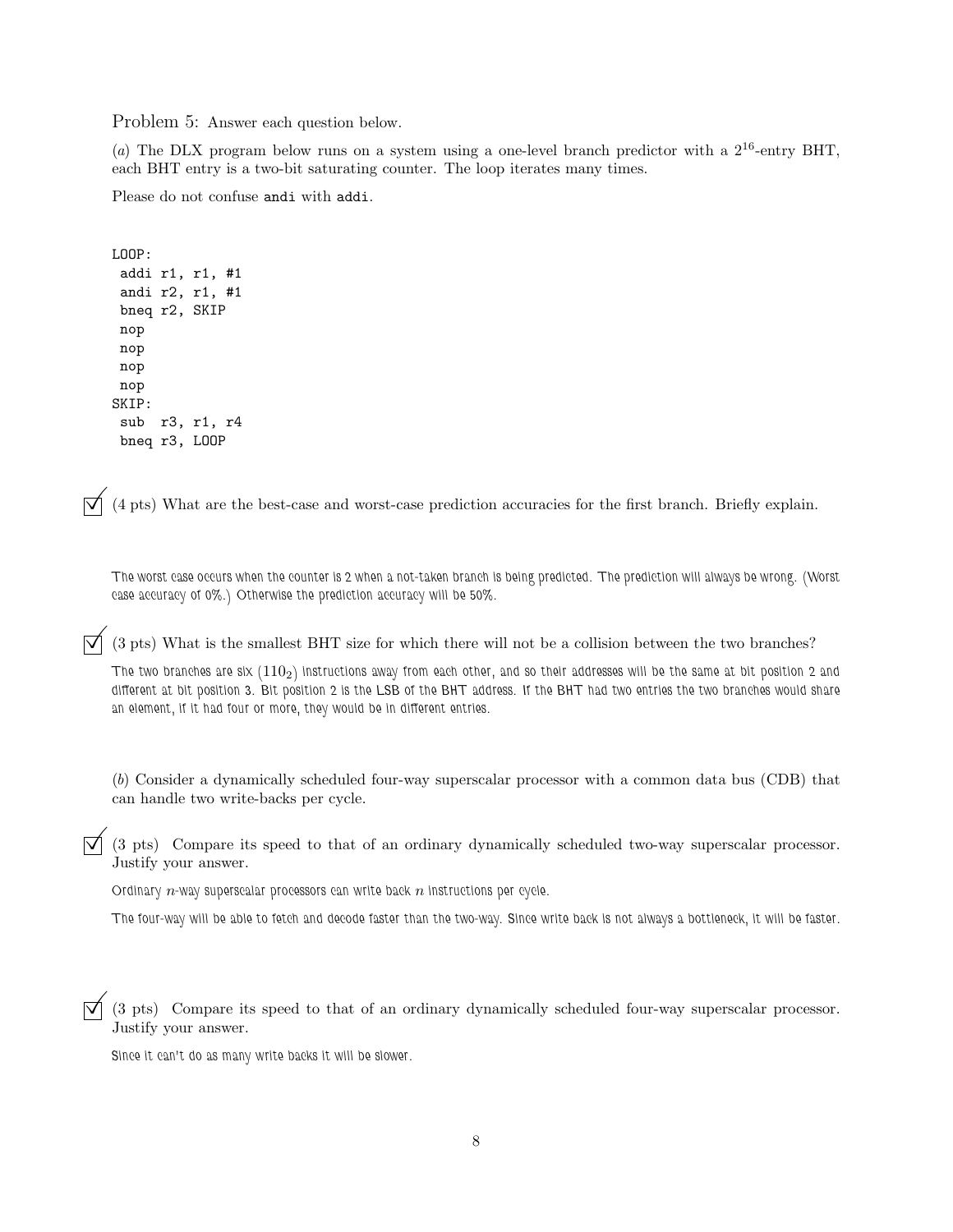(*c*)

 $\overrightarrow{\mathsf{Q}}$  (4 pts) Why is branch target prediction potentially more useful for DLX jalr instructions than it is for bneq and beqz instructions?

*Because the target address from the branch instruction can be determined from the* NPC *and the instruction itself, whereas for the jump a register value is needed, which might not be available for several cycles.*

(*d*)

 $\overrightarrow{\mathcal{A}}$  (4 pts) What is a predicated instruction? Show how predicated instructions can be used in the code below. (Exact syntax is not important.)

beqz r1, SKIP add r2, r2, r3 SKIP: or r4, r4, r5

*A predicated instruction is one that writes its result only if a condition (the predicate) is true.*

(r1) add r2, r2, r3 ! r2 only written if r1 nonzero. or r4, r4, r5 ! Always executed.